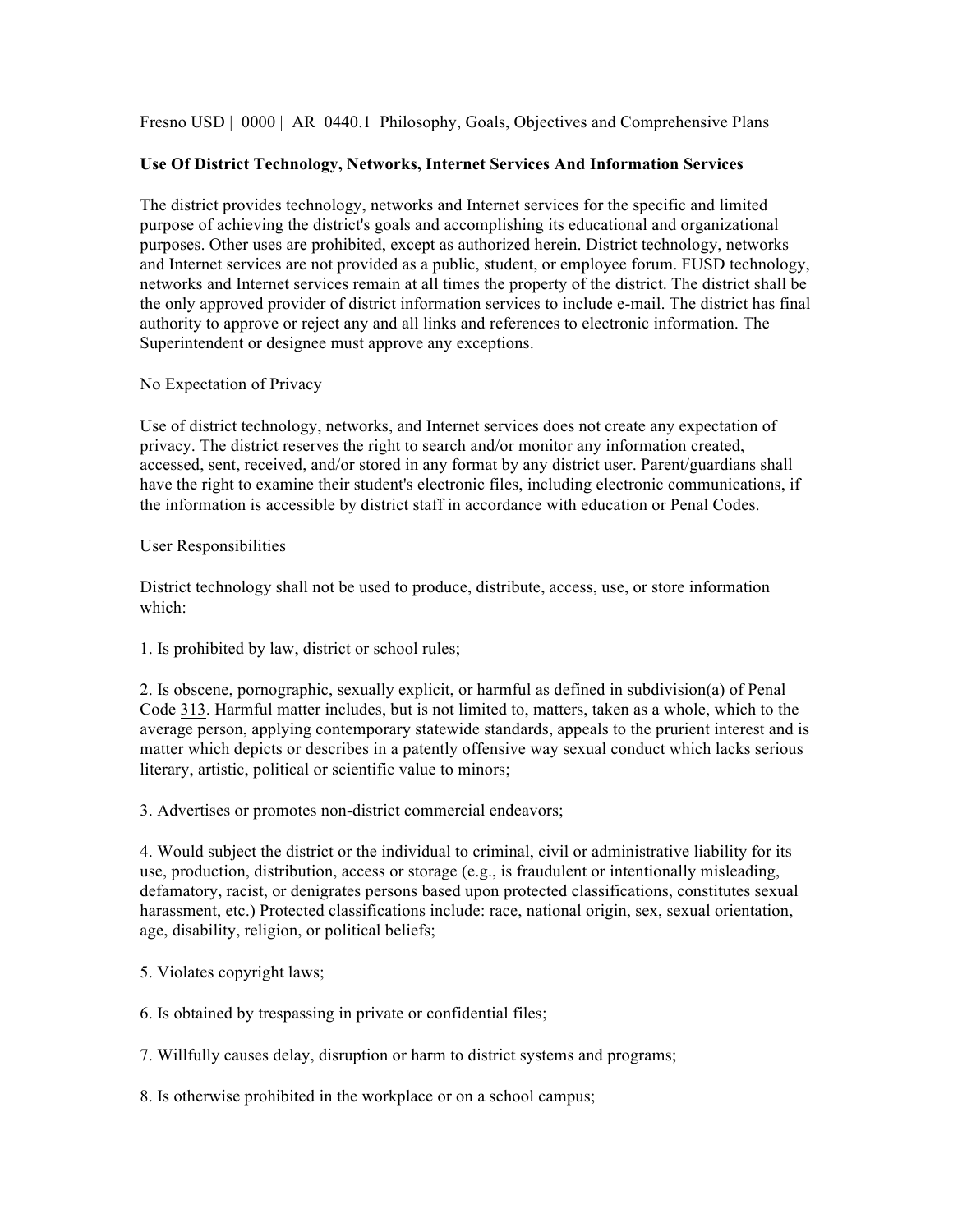9. Would reveal personal or confidential information;

10. Falsely represents the users identity;

11. Amount to vandalism. Vandalism includes uploading, downloading or creating computer viruses and/or any malicious attempt to harm or destroy district equipment or materials or the data of any other user. Any vandalism will result in the loss of access to the district's system and all electronic information services, disciplinary action and legal referral.

No user may alter work, except his/her own, without the author's permission. Users assume personal responsibility and liability, both civil and criminal, for unauthorized use of district technology, Internet services and information services. Users have responsibilities to report any security problem or misuse of the network to district staff.

Trespass is defined as the unauthorized access to confidential files or the unauthorized access, use, or distribution of, or allowing another person without valid authorization access to, confidential information contained in electronic files.

## Students

Use of district technology, networks and Internet services is a privilege, which may be restricted or revoked at any time. Anyone who uses a district technology or district access to networks or the Internet agrees to comply with district policies and regulations, school rules, and rules of any network accessed. Students using district technology and equipment are expected to follow the directions of teachers and school staff. District technology may not be used for commercial purposes, including auctioning, selling, offering, providing or purchasing goods or services for personal use. Student who violate usage rules may lose their privileges, and/or be subjected to discipline.

## Employees

Employees may be required to use technology to fulfill their job responsibilities. District rules for appropriate usage shall apply to all uses of district technology, networks, and Internet services. Anyone who use district technology, district access to networks, Information Services or the Internet agrees to comply with district policies and regulations, division and/or department rules, and rules of any network accessed. District technology may not be used for personal commercial purposes, including selling, auctioning, buying, and offering or providing goods or services, nor the promotion of personal opinions. Work produced by any employee using district technology shall be the property of the district. All purchases for school/district purposes shall be made in accordance with district rules and procedures. Misuse of district technology equipment and/or programs may result in discipline, up to and including dismissal.

## (cf. 3310 et seq. - Purchasing Procedures)

## Guests

The Superintendent or designee may permit a "Guest" to have limited term access to district technology and networks for a specific district-related purpose requiring such access if the "Guest" has signed a district user agreement.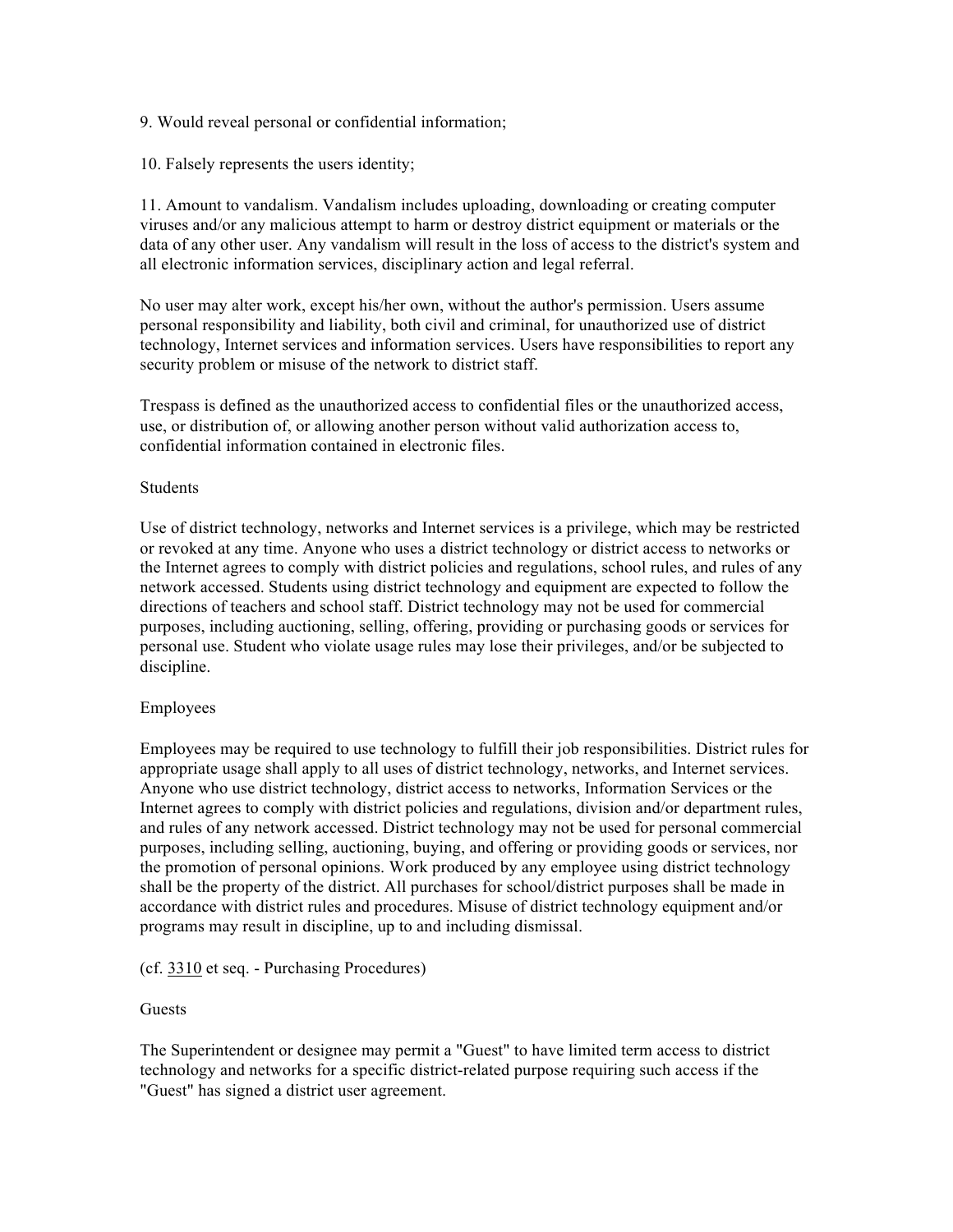Guest is defined as a parent/guardian, vendor, student or responsible adult.

## Passwords

Passwords are to be assigned to individuals. Assigned passwords shall not be shared or used by anyone else except a student's teacher, an employee's supervisor, authorized computer maintenance and repair personnel, or other personnel designated by the division's Assistant Superintendent.

## Confidential Records

Student and employee records on district technology are confidential. Anyone accessing these records agrees to keep all information in the records confidential and to use it only for legitimate purposes. Access to student and employee records is governed by Board policies. Students shall not have access to employee or student records. Assistant

Superintendents or their designees may permit a guest to have limited access to secured networks and confidential records for a specific district-related purpose requiring such access. Anyone who intentionally accesses or changes student or employee records or district secured networks without specific authorization may be subject to disciplinary actions and may be referred to legal authorities.

## (cf. 4112.6 - Personnel Records)

## (cf. 5125 - Student Records: Confidentiality)

District Secured Networks

Any equipment connected to district networks must meet district regulations and technical standards. It is not permitted to make modifications to network servers and workstation network settings without authorization from Technology Services.

#### Remote Access

Access to district secured networks from locations other than district schools or offices is available only via district approved secured communication lines and may be authorized only by the Superintendent or designee. Technology Services must approve modems attached to any district network.

The Superintendent or designee will annually inform parents/guardians and employees of the district limitations of liability regarding the use of technology, networks, or Internet services.

The district accepts no responsibility or liability for access or lack of access to technology, networks, or Internet services. On any system there is a potential for loss of data, interruption of services, and inaccurate or unreliable information. The district makes no warranties for services or data, and is not liable for damage to or loss of work using district technology. The district will not be responsible for financial or other obligations arising from the unauthorized use of district technology, networks, or the Internet.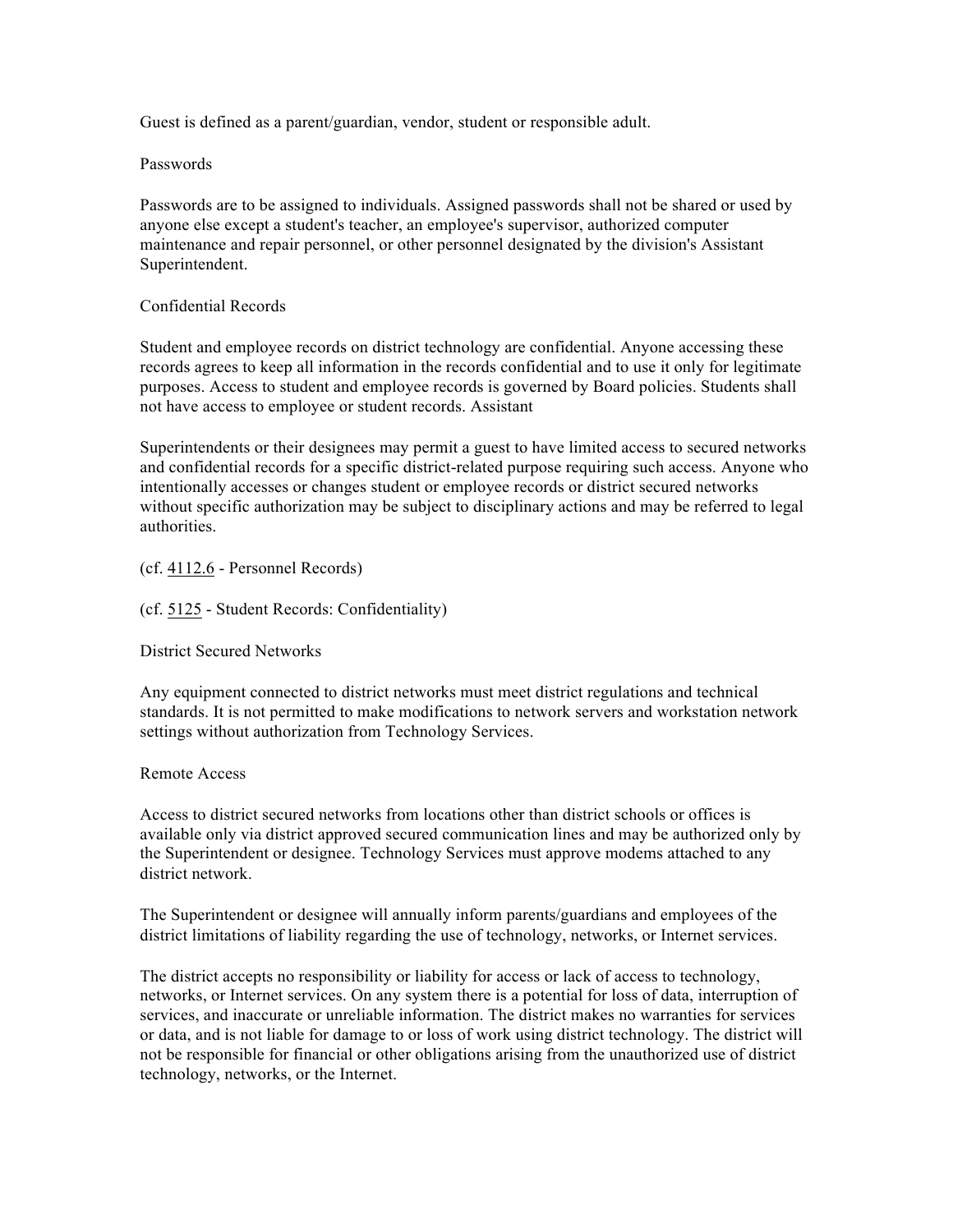#### Access to Inappropriate Matter

Parents/guardians are advised that the district has no control over information available on the Internet and is limited in its ability to control access to inappropriate information. Parents/guardians are encourages to discuss their expectations for appropriate activities on the Internet with their student. The district shall install maintain software that limits access to inappropriate, unreliable, or harmful material pursuant to the timing and requirements of the Children's Internet Protection Act; however such software may or may not adequately protect student from accessing such material. Blocking software may, if installed, does not relieve the user of his/her personal responsibility not to access in appropriate or harmful materials. At the request of an adult for bonafide use or other lawful use, any blocking software installed may be temporarily disabled if permitted by the Superintendent or designee. Parents/guardians are advised that it may be possible using district Internet services for a student to purchase goods and services for which the student's parent/guardian may be liable. The district is not liable for student uses of or access to the Internet that is in violation of the district's rules.

## Electronic Libraries

Guidelines for access to information have already been established in the federal Library Bill of rights of 1980. These principles can be applied to the Internet. School libraries build collection of resources which support the curriculum and which are consistent with the philosophy, goals, and objectives of the school district. This means that students have the rights to information, but the district has the right to restrict any information that does not apply to the approved curriculum.

## Parent/Guardian Rights

Parents/guardians may specifically request, in writing, that their student not be given access to the Internet or electronic mail (e-mail). Such written requests must be sent to the principal of any school the student attends.

#### Classroom Use

Information available using technology, networks and the Internet, which is used in the classroom, should be in compliance with the Board's policies and district procedures governing the selection of instructional materials. Teachers are expected to use classroom materials and give assignments that are age appropriate and relevant to the course objectives, preview information that will be presented to students, direct students in appropriate research activities, and help students learn to analyze the accuracy of information accessed. Staff will provide developmentally appropriate guidance to students as they use telecommunications and electronic information resources. Staff will inform student of their responsibilities as users of district technology, networks, and Internet services. Students will be held responsible for complying with all school rules including rules for the use of district technology, networks, and Internet services. School administrators and teachers will ensure that students using technology are appropriately supervised. However, school cannot guarantee that each student will be directly supervised at all times.

## (cf. 6161.1 - Selection and Adoption of Basic Instructional Materials)

(cf. 6161.4 - Selection of Supplementary instructional/Educational Materials)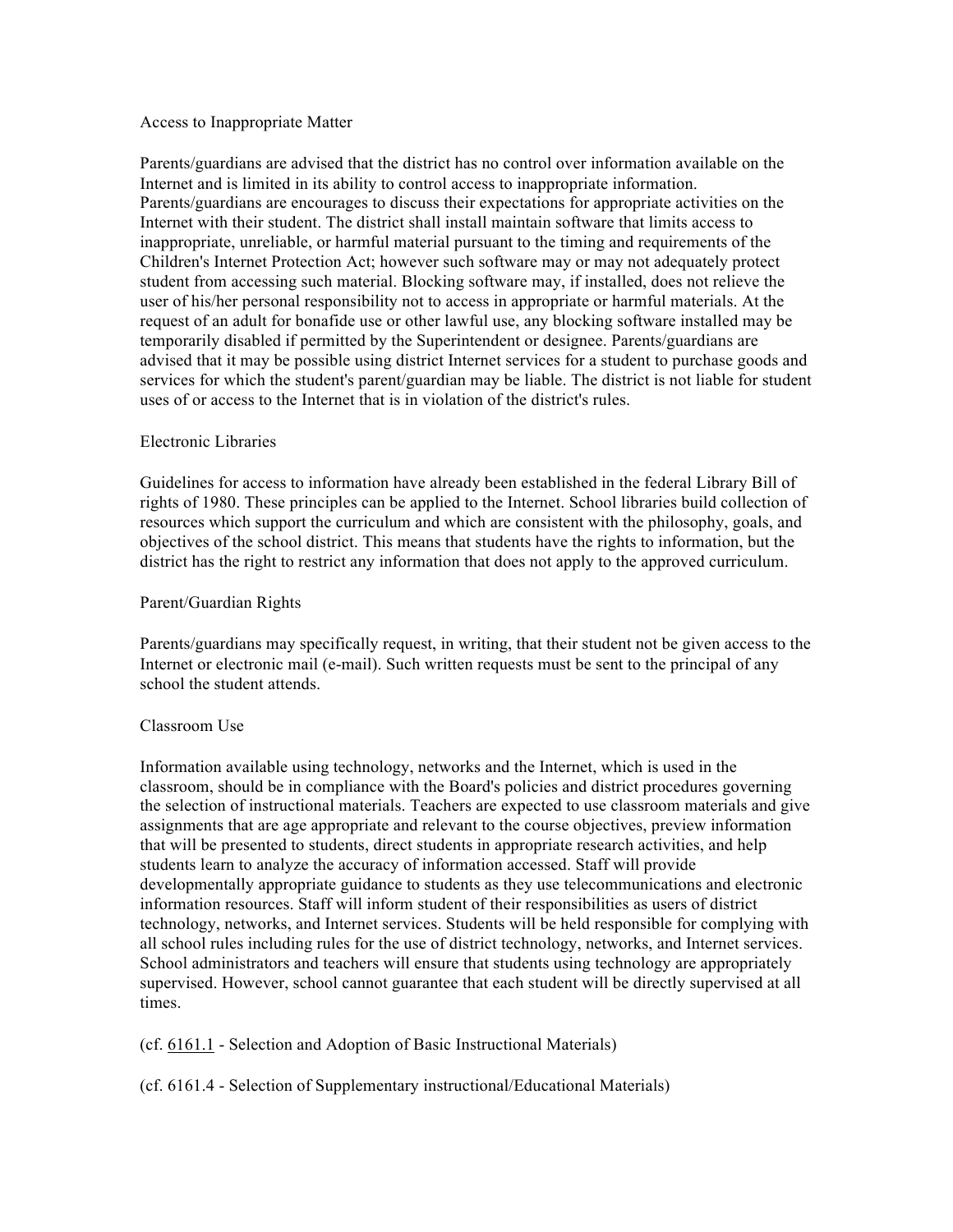#### Electronic Communication/E-Mail

District users, as a district representative, are expected to communicate in a professional manner, consistent with state laws and district and school rules. Electronic communications should not be considered confidential, private or protected. Users should never reveal or respond to requests for personal information about themselves or others, such as a home telephone, numbers and address, personal habits, or confidential district information such as student records. electronic communication resources are not provided as a public, student, or employee forum. Sending unnecessary messages to a large number of people is prohibited.

Participation in news groups, chat rooms, message boards and clubs may be permitted only for work-related communication. Electronic communication users shall immediately notify their supervisor if they receive a message they believe is inappropriate.

## Employee E-Mail

District employees will be provided with e-mail accounts for work-related communication. In using e-mail, employees are expected to follow the same guidelines that govern employee use of other district resources, such as district telephones. Work-related e-mail may be sent to a group of district users, such as central office of elementary secretaries. The sender should select an appropriate group. A message should not be sent to everyone unless the message applies to everyone. E-mail is not provided as a public forum and should not be used to broadcast personal opinion or personal information or advertisements.

Teachers may establish an employee e-mail account for district business communication, and a classroom account for instructionally appropriate e-mail communication by student groups.

#### Student E-Mail

Student teams may have e-mail communication opportunities through a shared classroom account. Individual students will not be given e-mail accounts on the district e-mail server. The principal of the school must approve request for classroom accounts. Electronic communication users shall immediately notify their teacher or principal if they receive a message they believe is inappropriate.

#### Internet Regulation

Fresno Unified School District electronic services remain at all times the property of the district. Any district information published on the Internet must be consistent with these regulations.

#### 1. General

The internet is a valuable communication tool, which parents/guardians, students, and staff depend on for timely, accurate information. Student involvement in web page production can be excellent way to teach and train; however, careful monitoring of content, spelling, grammar and student information is required. Because district related websites are closed forums for expression, the district shall have sole authority concerning what materials may be published on such websites. Final authority over what is published on district related websites shall rest with the Superintendent or designee. The purpose of such restrictions is to assure that any information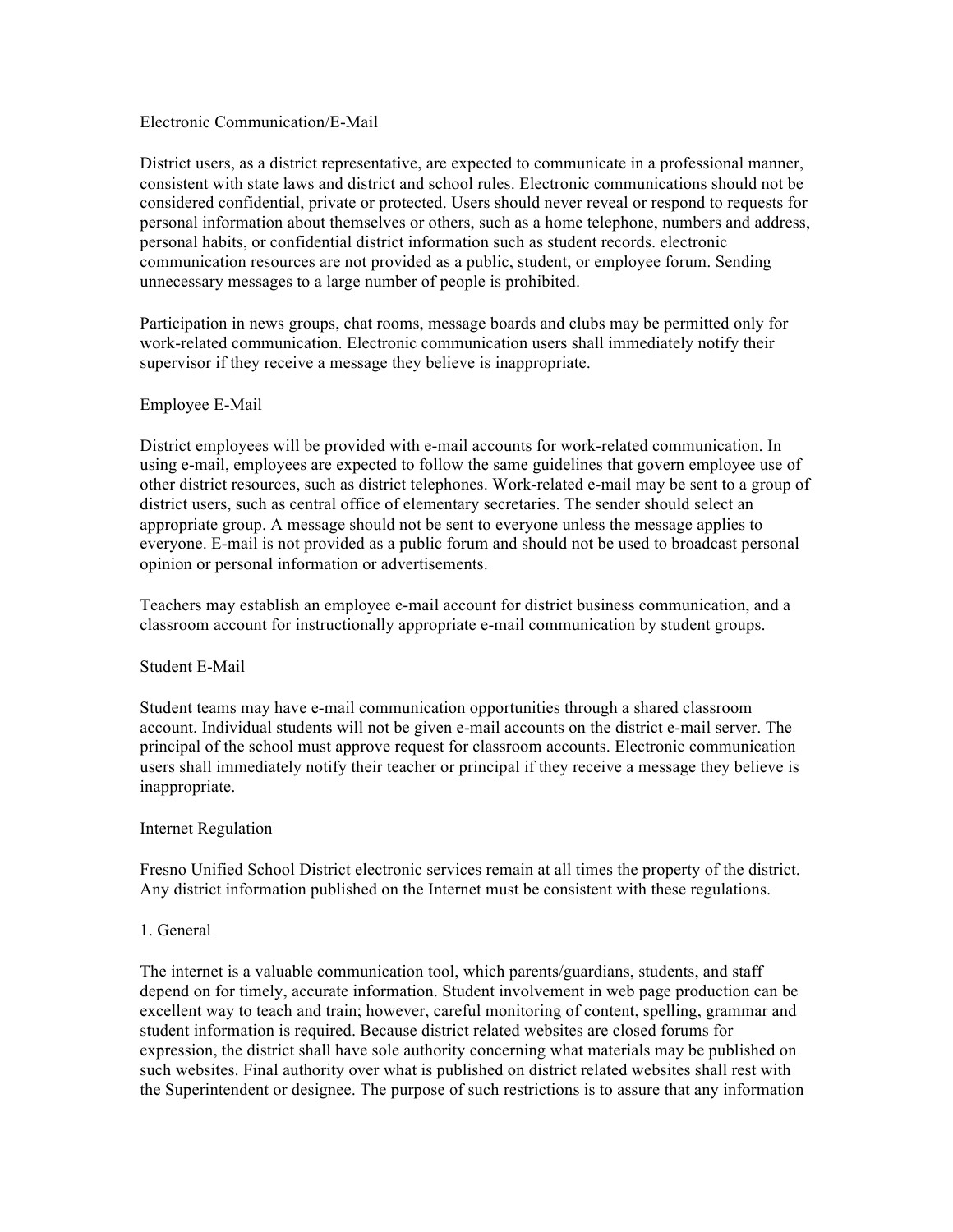published on a district related website is consistent with Board policies and presents a healthy educational focus of Fresno Unified School District to the public.

## 2. Purpose

The district provides Internet publication opportunities for the specific and limited purpose of achieving the district's goals and accomplishing its educational purposes. The purposes of any district Internet publication shall be for public information about the district, a school, or instructional activities.

## 3. Use

The district shall be the only approved provider of Internet service. The Superintendent or designee must approve any exceptions. Use of district Internet service is restricted to district departments, schools, and other district purposes. Any school or office publishing approved Internet information shall also be responsible for updating that information. The district's Internet services are not provided as a public, student, or employee forum. Internet pages for private nondistrict use are not permitted. The Superintendent or designee must approve any exceptions.

## 4. District Review

The district reserves the right to monitor all information on its servers and to change or delete information at any time.

## 5. Student Information

Student information is private and protected, and the release of any personally identifiable student information, including photographs and student work, must be in accordance with district policies and regulations on student records and Internet publications. Written permission must be obtained from parents or guardians and students before publishing student work, student digital images or videos containing students. No information may be released about a student if the student's parent or guardian has made a written request to the school principal not to have information released.

Information published on the Internet may identify student by initials, but not by name. No photographs of individual students will be published. Group photographs of students may be published provided initials do not personally identify students and provided no parent/guardian has objected.

# 6. Copyright Clearance

District policies and existing laws on copyright shall govern materials accessed through networks and the Internet. To republish text or graphics on the Internet, the Superintendent or designee must have written permission form the owner to use any copyright protected work. In addition, there must be a notice crediting the original producer and noting how and when written permission was granted. Or, printed evidence must be provided to document the material's public domain status.

# 7. Required Content